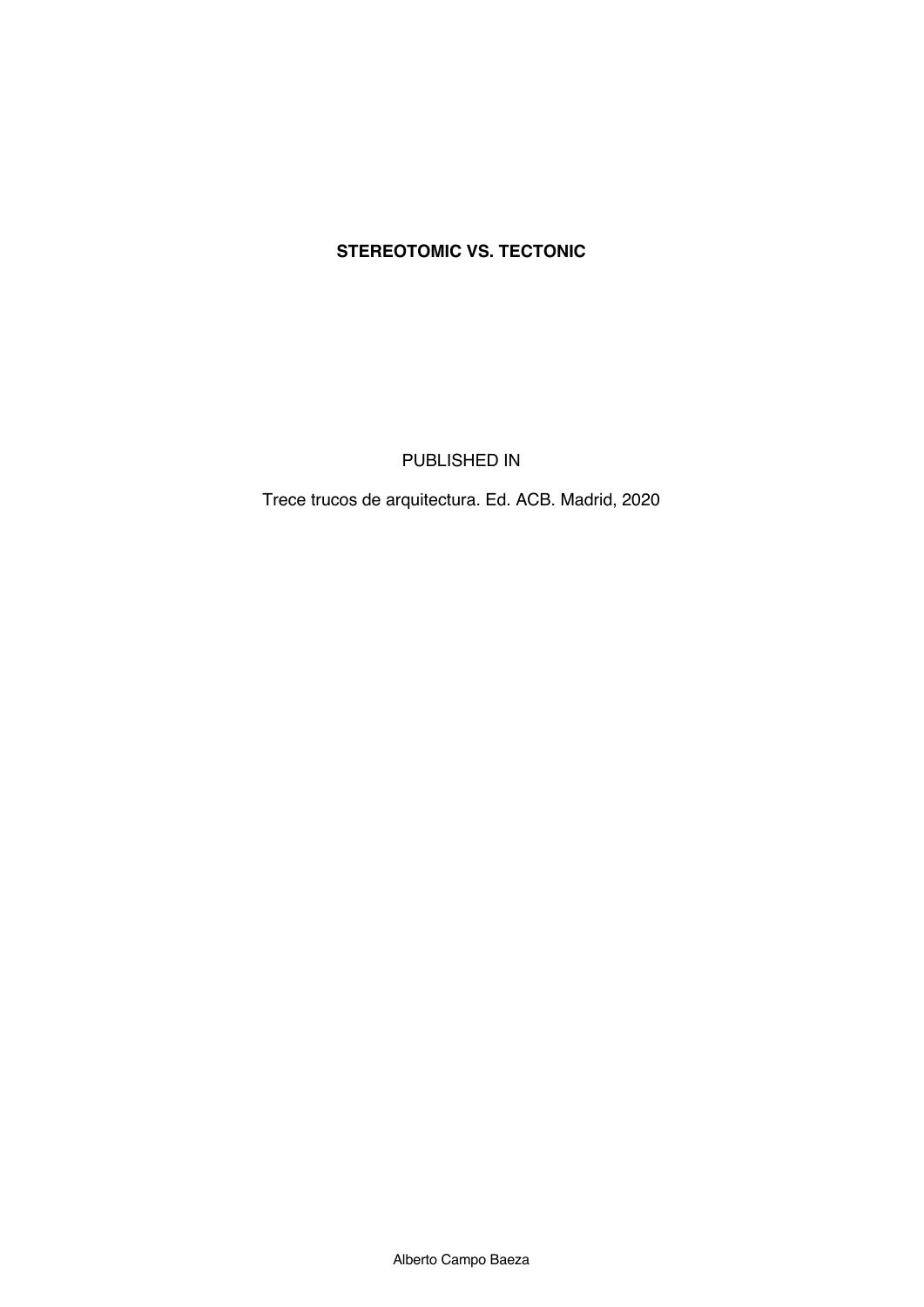## **STEREOTOMIC VS. TECTONIC**

Materializing the concepts of tectonic and stereotomic can be an effective way to make architecture. Make visible the light and the heavy, and then contrast them.

We understand as stereotomic the architecture linked to the earth where it is born. It is architecture built with heavy materials that transmit their weight directly to the earth due to gravity. It is said stereotomic of a construction of load-bearing walls whose gravity is transmitted directly to the ground on which it rises. It is the architecture of the cave and the architecture of the podium.

We understand as tectonic the architecture that is detached from the earth and connects with it with the smallest possible surface. It is the architecture built with light materials that rests on the earth through punctual systems. As if it were resting on tiptoe on the earth. It is said tectonic of a construction of light structure of bars, whose minor but inescapable weight is transmitted to the ground on which it rests through points. It is the architecture of the hut and the architecture of the temple.

The use of these terms, stereotomic and tectonic, comes from Gotfried Semper which, rescued by Kenneth Frampton, have come down to us. In my case through Jesus Aparicio, when he was studying with Frampton at Columbia University.

Already in Pensar con las manos, I wrote a text about the stereotomic and the tectonic in Architecture, which I think is very appropriate here.

#### OF STEREOTOMICS AND TECTONICS IN ARCHITECTURE

In trying to clarify and make explicit the terms *stereotomic* and *tectonic*, not invented but learned, I am doing nothing more than trying to transmit something that has helped me in the architecture I have built over the years.

I use the terms *stereotomic* and *tectonic*, what Gotfried Semper calls "categories," because both for understanding what we architects do and how we do it, they are enormously effective.

Therefore, they are not abstract concepts applicable to architecture, as has been done with some philosophical systems that have so often been used in architecture in recent years in an interesting but sterile debate.

These are eminently architectural terms. Understanding that part of the building belongs to the earth (*stereotomic*) and that part is detached from it (*tectonic*), or considering that the whole building works in continuity with the earth, or, on the contrary, establishes with it the minimum contacts, can effectively help in the production of the new *architectural* organism.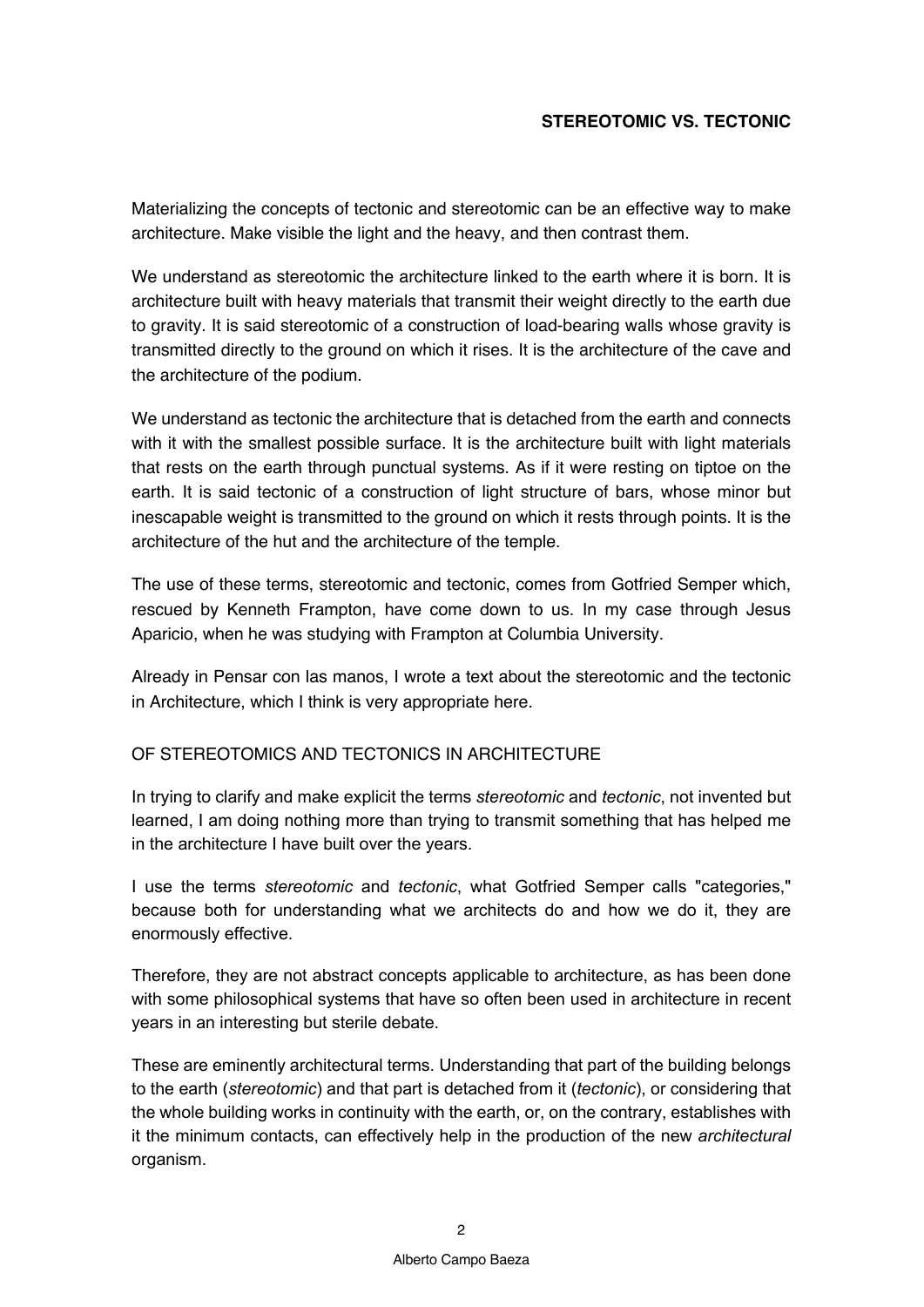Kenneth Frampton, in his book *Labor work and Architecture*, devotes a chapter to talk about these issues in an accurate way. He heads it, of course, with the well-known engraving by Abbé Laugier on the Primitive Hut. He takes up the text he published in 1990 in Architectural Design with the expressive title "Rappel a l'ordre, the case for the Tectonic". And he always makes it clear how the source of these terms is Gotfried Semper, who enunciated them in his most significant writings.

Frampton notes in the introduction to his book:

Based on the hypothesis of the relative autonomy of architecture, the built form was as much structure and construction as it was creation and articulation of space. I attempt to recover the nineteenth-century notion of *tectonics*, in an effort to resist the current tendency to remain only in the scenographic effects.

And later Frampton makes explicit: "To evaluate twentieth-century architecture in terms of continuity and inflection, rather than in terms of originality as an end in itself." And he continues: "We must return above all to structural unity, as the irreducible essence of architectural form." And in the following paragraphs he proposes in a clear way the meaning of the terms *stereotomic and tectonic.*

In addition to these distinctions, Semper, who inspired Frampton, divides the built form into two distinct material procedures: the *tectonic* of the weft, in which the different parts are combined to form a single spatial unit; and the *stereotomic*, of the mass working in compression, which, when it forms a space, does so by superimposing equal parts. The term *stereotomic* comes from the Greek *stereos* which means *solid*, and *tomia* which means to *cut*.

In the first case, *tectonic*, the most common material throughout history has been wood, or its equivalents, such as bamboo, reeds and basketry work.

In the second case, *stereotomic*, the most commonly used material has been brick, or materials that work in compression in a similar way to brick, such as stone or adobe, or reinforced concrete.

There have been very significant exceptions to this division, especially where, on the basis of stability, the stone has been cut and placed in such a way that it takes shape and functions as a weft."

It is obvious that Frampton is referring here to that structural prodigy that is the Gothic in which a clearly stereotomic material such as stone adopts tectonic characters in a limit situation, almost miraculous, constituting a structure where the ribs of the masonry can be distinguished, as a premonition of what centuries later the Modern Movement would do in its breakdown of pillars and enclosure.

Although these facts are so well known to all, it is necessary to repeat them. We tend not to be aware of the ontological consequences of these distinctions, that is, of the way in which the framework of the structure tends towards the aerial, towards the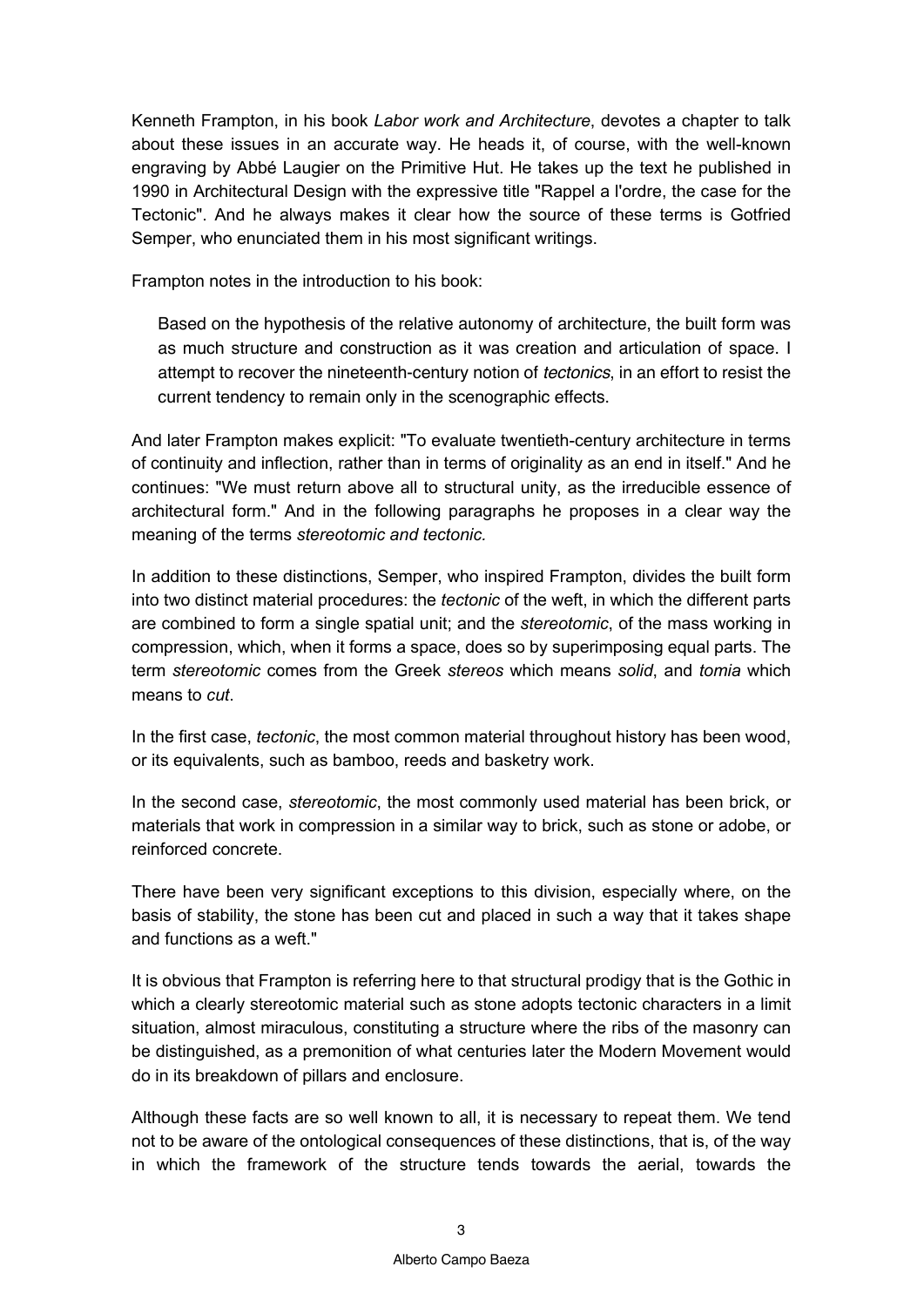dematerialization of the mass, whereas when the form of the mass is telluric, it always settles deep within the earth.

The first tends towards light, while the other tends towards darkness. These gravitational opposites, the immateriality of the weft and the materiality of the mass, may well serve to symbolize the two cosmological opposites to which they aspire: heaven and earth.

Despite our highly secularized techno-scientific age, these two polarities will still long constitute the experiential boundaries of our lives. It is arguable that the practice of architecture has been impoverished, and to such an extent it has not, that we are wrong not to recognize these transcultural values and the way they are latent in all structural forms.

Indeed, these forms should serve to remind us, according to Heigegger, that inanimate objects should also evoke "being," and that, through this analogy with our own bodies, the body of a building should be perceived as if it were literally a physical being. This brings us back to Semper's consideration of the importance of joints as the primary architectural element, as the fundamental nexus around which the building comes into being, or rather, comes to be articulated, as a presence in itself. ( This reference to Heidegger is taken from his well-known text "Building, Dwelling, Thinking" ).

Semper's emphasis on joints implies that this fundamental syntactic transition must be understood as a step from *stereotomic* base to *tectonic* structure, and that this transition is very essential in architecture. So it is these fundamental components that will mark the various periods of the culture of building. There is a spiritual value that resides in the "thingness" of the built object, so that the "generic joints" become points of "ontological condensation" rather than a simple connection.

## APPROACH TO THE TERMS STEREOTOMICS AND TECTONICS

*Stereotomic* architecture is understood as that in which the force of gravity is transmitted in a continuous way, in a continuous structural system and where the constructive continuity is complete. It is the massive, stony, heavy architecture. The one that sits on the earth as if it was born from it. It is the architecture that seeks the light, that pierces its walls so that the light enters it. It is the architecture of the podium, of the base, of the stylobate. In short, it is the architecture of the cave.

*Tectonic* architecture is understood as that in which the force of gravity is transmitted in a syncopated way, in a structural system with knots, with joints, and where the construction is articulated. It is the bony, woody, light architecture. The one that rests on the earth as if rising on tiptoe. It is the architecture that defends itself from the light, that has to veil its hollows in order to control the light that floods it. It is the architecture of the shell. That of the abacus. It is, to sum it up, the architecture of the hut.

It is evident that this distinction is made on the basis of a "structural" consideration of architecture. I see more and more clearly every day the central importance of the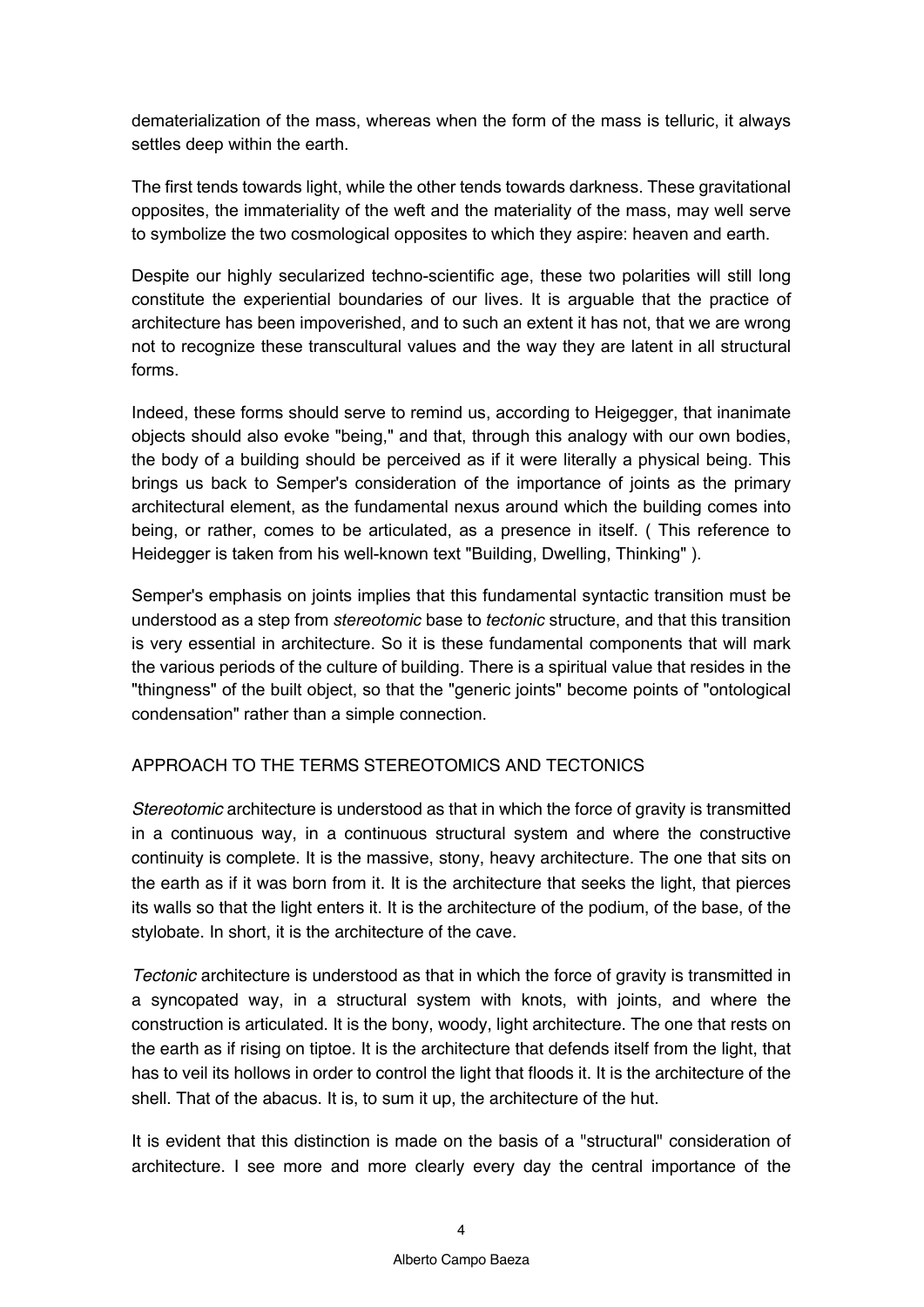structure, load-bearing and load-transmitting and at the same time shaping and ordering the architectural space. The structure is the material response to gravity which, as I have so often repeated, "builds space", in the same way that light "builds time". The structure establishes the order of space.

## GRAVITY

I will never tire of repeating that gravity "builds space". The load-bearing structure not only transmits the loads to the earth but, above all, establishes the order of space. The definition of the load-bearing structure, its establishment, is a key moment in architectural creation. We have already seen how Frampton defends this central role of the structure, of "structural unity as the irreducible essence of architectural form". For it is in this sense, in the gravitational, in the structural, that the concepts of the stereotomic and the tectonic have their clearest understanding.

In a *stereotomic* architecture, "gravity is transmitted en masse, in a continuous manner, in a continuous structural system where the constructive continuity is complete", where everything works fundamentally in compression.

Practically the entire history of architecture is made up of buildings in which this is the case. Massive stone or brick walls formed the enclosures. And when they reached the roof, arches, vaults and domes appeared as formal inventions capable of making everything constitute an enclosed space in continuity. Then, with the same materials, brick and stone, an attempt was made to lighten the artifice in order to be able to rise to greater heights. The powerful factories of the Romans, with their "chest" structures, such as the Basilica of Magentius or, even more sublimely, the Pantheon, gave way to the delicate "basket" structures of the Gothic. I have already pointed out how the main idea of the Gothic, to lighten the stone construction with ribs and plementeries, was nothing more than the will to reach greater height to take more light from above. It would seem to be a premonition of what in the 20th century constituted one of the central points of the architectural revolution: the separation of the pillars and the enclosure, of the loadbearing elements and the skin.

In a *tectonic* architecture, "gravity is transmitted in a syncopated way, in a structural system with knots, with joints, where the construction is articulated", where it stops working only in compression and "moments" appear. And just as the key buildings in the history of past architecture, stony and massive, belong to what we have called *stereotomic* character, another important part of architecture, the most recent, made with lighter materials, belongs to the *tectonic* field. The ephemeral condition of those light materials such as wood, means that when in the history of architecture the aim has been to achieve permanence over time, stone has basically been used. Until steel appeared more recently.

One of the key points of steel is to combine its maximum durability with its lightness, as well as its ability to resist the concentration of forces passing through it. The ability to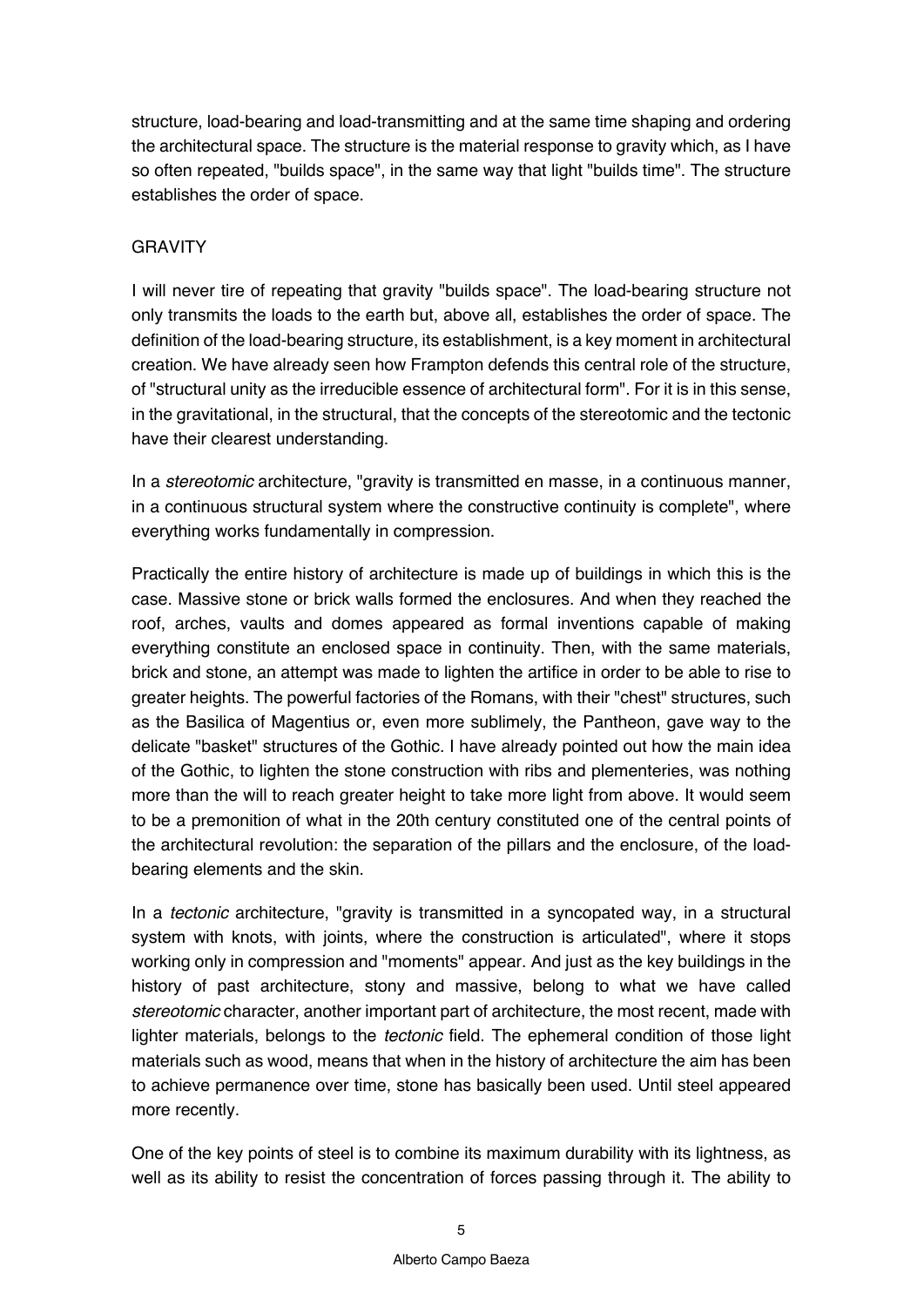resist the structural stresses that architects and engineers call "moments". Mies Van der Rohe was well aware of all this and built his entire work with a clearly *tectonic* character. And the master also knew how ironic it was to seek permanence through elements, the tectonic, more perishable than the stereotomic. Perhaps to confirm that what remains are *ideas* over forms. As would happen for so many years with his Barcelona Pavilion before it was rebuilt, and yet it was a source of continuous teaching for all, with a force as great as that of the most imperishable Greek temples.

## THE LIGHT

I have written many times about light. And I have always proposed that light in architecture "builds time", and that light is the material capable of putting man in relation to architecture. Hence my insistence on "Architectura sine luce nulla architectura est". For it is in this sense, in its relationship with light, that the concepts of the *tectonic* and the *stereotomic* acquire their clearest reading.

*Stereotomic* architecture seeks light. It pierces its walls so that, pierced by the sun's rays, it can trap the light inside. The windows here will be excavations in the walls to bring the light inside. And skylights cannot be opened in its upper plane until the appearance of flat glass in larger dimensions. Only the Pantheon, a place reserved for the gods, dares to open this upper hole to the open sky. The courtyards will then be the intermediate mechanisms to bring light into the interior of the buildings, always through the open windows in their vertical perimeter walls.

In many of the Romanesque churches, the excavation of the windows in the walls, and the orientation of the building itself, were made based on a study of the path of the sun throughout the year, so that the quantity and quality of light and the time when it would enter each space was known precisely.

And if we have noted how the Gothic in its relationship with the structure makes a "tour de force" to achieve that a stereotomic organism has tectonic airs, it also does so in relation to light. It opens its vertical plementeries to the top, and fills them with glass to allow light to flood into those generous spaces. The beautiful Sainte Chapelle in Paris is a clear example of what we say. And then all the Baroque is basically a brilliant exercise in the search for light.

On the contrary, a *tectonic* architecture, pure bone, will need to be protected from the light that floods it. If steel had managed to reach a delicate bones at the limit of the minimum expression, it will be the added vertical enclosure that will serve as a mediator between the interior space and the sunlight that now fills everything. This brings to mind the beautiful glass skyscraper that Mies Van der Rohe never built. But it remains forever in our minds. A pure structure with very thin pillars that are overlapping and free in the form of its undulating plant never equaled. And a glazing that is a hymn to transparency and whose reflections attest to the formal freedom of that plant. But everything calls for an effective control of light. This is what Mies would later do in his paradigmatic Crown